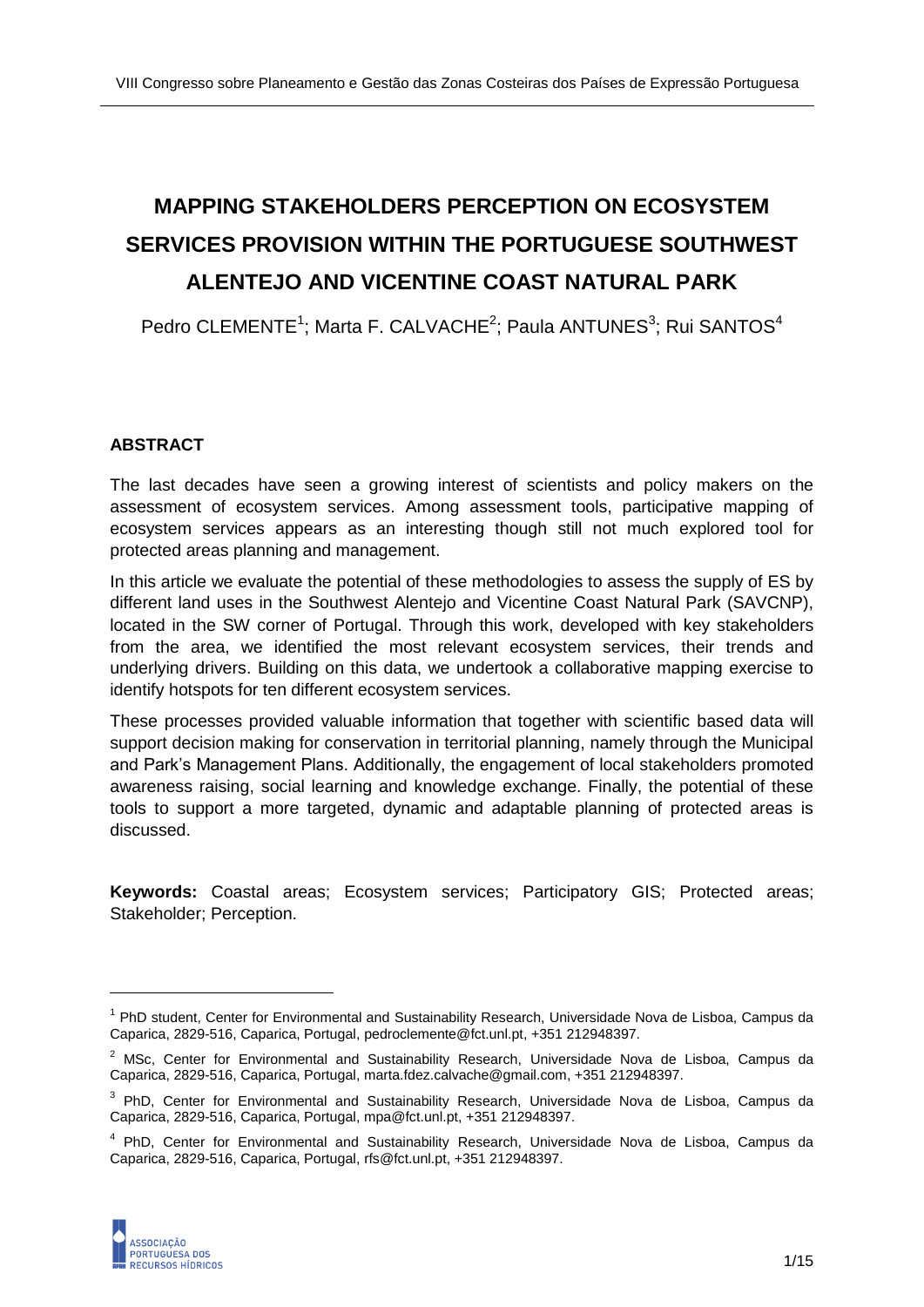## **1. INTRODUCTION**

The concept of Ecosystem Services (ES), understood as "the benefits people obtain from ecosystems" (Millennium Ecosystem Assessment 2005), has been attracting a growing interest in scientific literature and policy-making (García-Nieto *et al*., 2013; Palomo *et al*., 2013).

This concept, that emerges as a new approach to address the loss of biodiversity (Hauck *et al*., 2013), gains significance in a context in which the effectiveness of a conservation model based on isolated reserves is increasingly contested (Barber *et al*., 2004; Toledo, 2005; Guevara and Laborde, 2008). It is argued that Protected Areas (PAs) are threatened by land use intensification around and within these areas, as a result of which, there is a decline of ecosystems capacity to preserve complex ecological functions and biodiversity (Marull *et al*., 2010). Population growth, urbanization, climate change and habitats fragmentation, are some of the threats urging to increase PAs resilience through their connection with surrounding natural and semi-natural areas (Worboys, 2010), and to enhance PAs integration in their social, economic and ecological contexts (Rodríguez-Rodríguez, 2012). As stated by Palomo *et al*. (2014), for PAs to effectively play their role, the relationship with the surrounding territories and a balance between conservation aims and human needs need to be considered. This is particularly important in human-dominated landscapes such as those in Southern Europe. In this context, the ES concept may potentially respond to the needs for a more integrated approach to ecosystems and for a balance between human needs and conservation, as it represents the interaction of ecological and social spheres.

However, the implementation of the ES concept faces the problem of its difficult assessment due to data deficiencies (Burkhard *et al*., 2009; Dick *et al*., 2014). Mapping techniques are a common approach, showing great potential as a support tool for landscape management and environmental decision-making (Burkhard *et al*., 2012; Martínez-Harms and Balvanera, 2012; García-Nieto *et al*., 2013; Palomo *et al*., 2013). The spatial identification of areas of high ES supply, or the identification of trade-offs and synergies between ES, are some advantages of mapping (Martínez-Harms and Balvanera, 2012).

Another significant trend in PAs design and management has been an increasing focus on participatory approaches, since the non-inclusion of local populations has frequently led to their opposition (Vinuesa, 2007). Participation has also gained relevance in ES assessment, as perceptions are considered as important to understand the relevance given by society to ecosystems and their functions (Groot *et al*., 2002), and its influence on landscape change (García-Llorente *et al*., 2012). Interviews, questionnaires, workshops and mapping are some of the methodologies used for the integration of social values in ES assessment (García-Nieto *et al*., 2015).

# **2. OBJECTIVES**

The goal of this article is to explore the potential of two different ES mapping methodologies. For that, we focus on the mapping of ES supplied by the Southwest Alentejo and Vicentine Coast Natural Park (SAVCNP), based on the perceptions of local stakeholders. This research is part of a larger project, OPENNESS, which ultimate aim is to operationalize the concepts of Natural Capital (NC) and Ecosystem Services (ES).

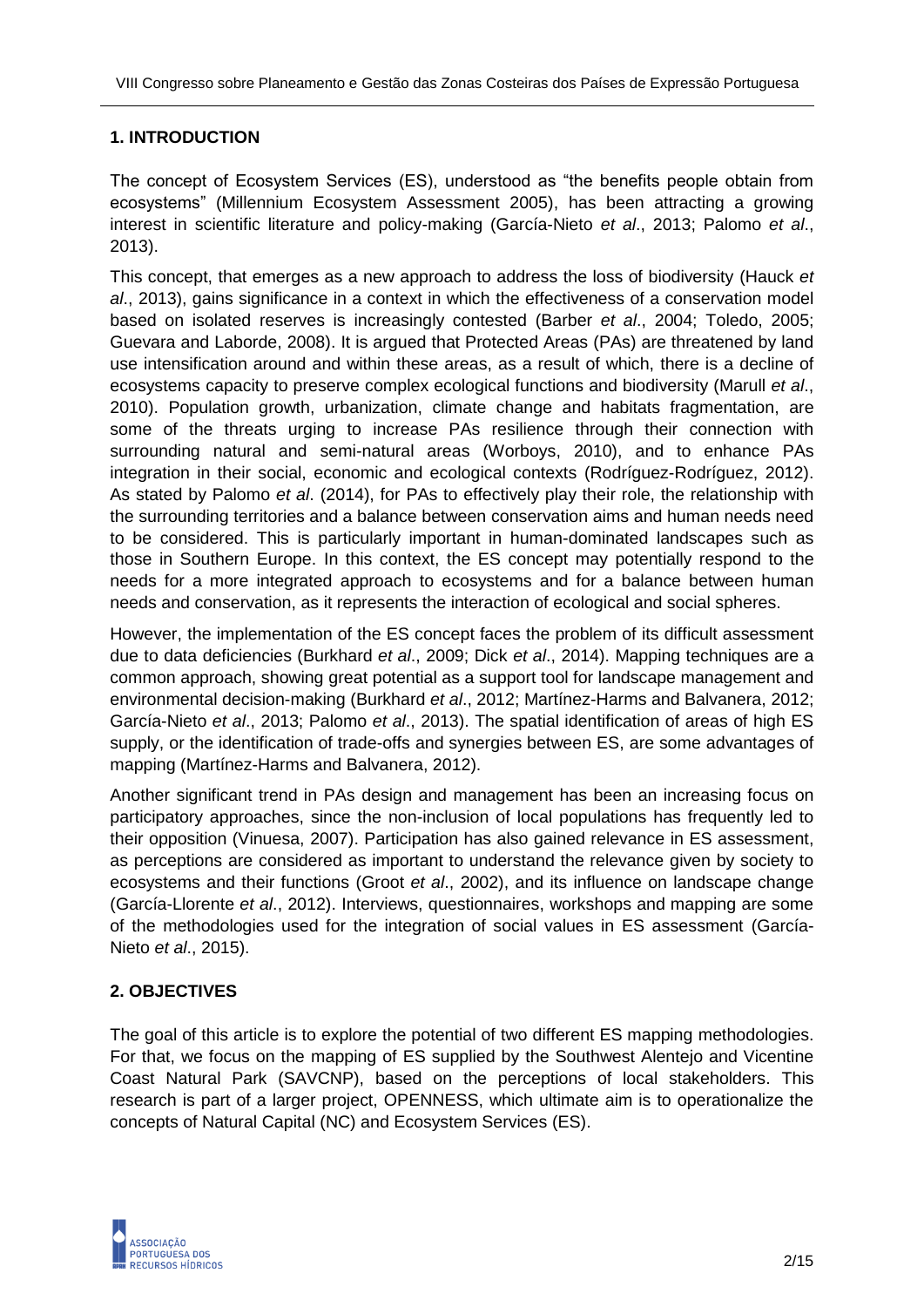In the following sections the methodological approach is introduced, describing the different stages for the identification, assessment and representation of ES provision in SAVCNP. The main results of these exercises are then presented and explained. The article finishes with a discussion and final conclusions on the usefulness of the two methodologies explored, and their implications for the planning and management of protected coastal and marine areas.

# **3. METHODS**

### **3.1 Study area**

The Southwest Alentejo and Vicentine Coast Natural Park (SAVCNP) was created in 1995. Located in the South-western corner of Portugal, this park covers a coastal strip composed of 60.567 ha of land and 28.858 ha of marine waters. The coastline is characterized by elevated cliffs, deep ravines, small beaches, temporary water courses, estuaries and marshes, hosting a large diversity of habitats. The SAVCNP represents one of the few remaining well-preserved coastlines in Western Europe.



Figure 1 - Location of the SAVCNP.

However, this area faces several pressures. First, the spread of invasive species (e.g. *acacia and hottentot fig*) is contributing to the degradation of some habitats. Additionally, there are some polluting activities, namely large areas of irrigated agriculture located within SAVCNP and some industries in its vicinity. On the contrary, despite the spread of tourism activities, the regional promotion of a nature based model, the restrictions imposed by the park regulations and the advent of the economic crisis, have slowed down the development of massive tourism infrastructure. There is also some degree of conflict between the park management plan and local stakeholders, who consider it somehow inadequate and not flexible enough to accommodate local economic activities.

### **3.2 Study design**

The research was structured around three main stages. During a preliminary stage, a comprehensive documentary review was conducted to identify potential ES existing in the case study area. At this stage, key regional stakeholders were also selected. The second and third stages were implemented, exploring two different methodologies for the mapping of ES supply within SAVCNP based on stakeholders' perceptions.

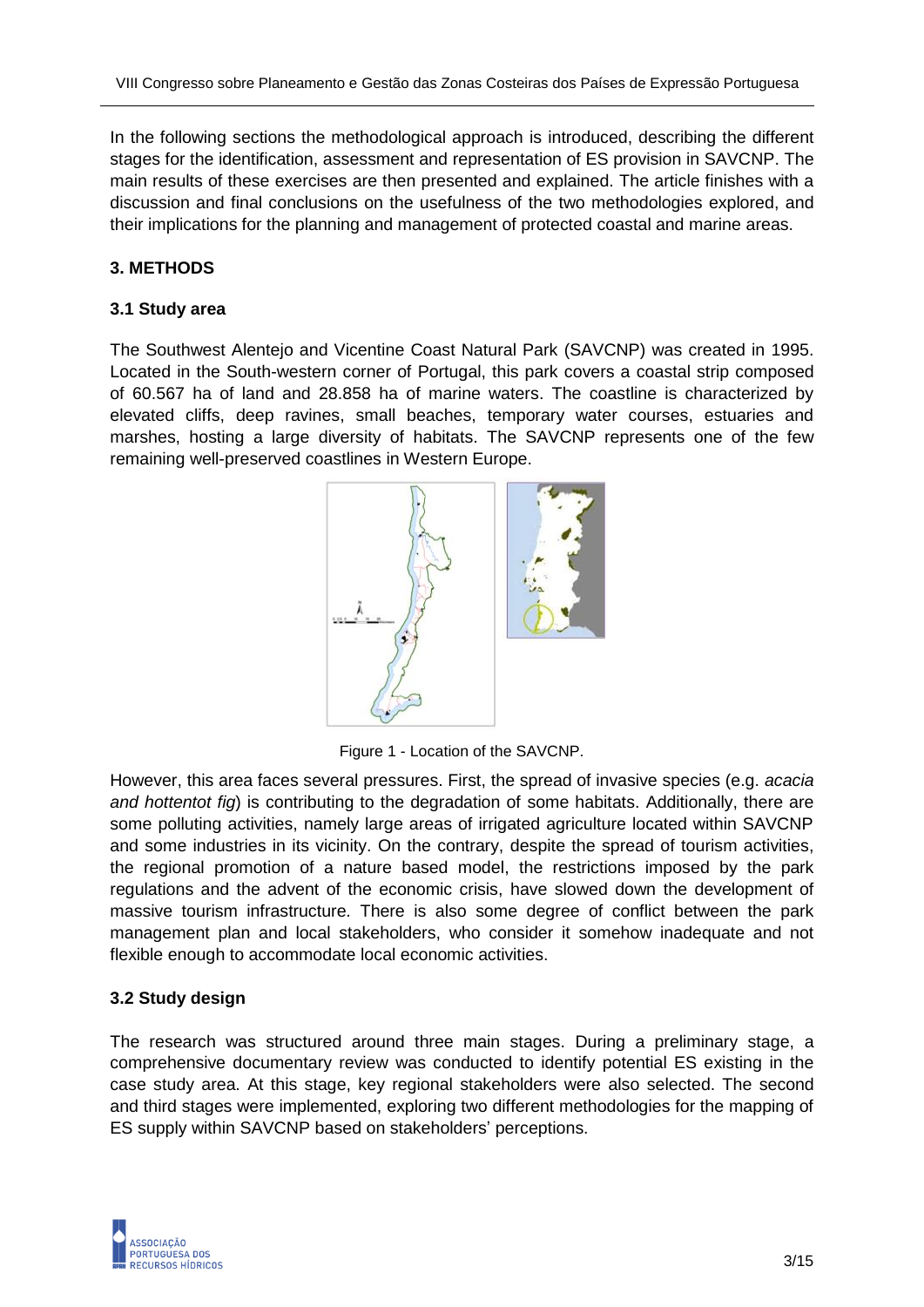The first of these mapping methodologies is mostly based on the works of Burkhard *et al.* (2009) and Burkhard *et al.* (2012). The approach presented by these authors lays on the idea that the capacity of a given ecosystem to supply ES, depends on natural conditions (vegetation, soil, climate, etc.) and human impacts (land use, pollution, etc.). Considering the difficulty of their identification and quantification, they propose the use of experts' evaluations to overcome these limitations. For that, the authors resort to experts' evaluations on a 0-5 scale to assess the ES supply capacity of different land use categories. A matrix is then built using these values, where the intersection represents the capacity of land use X to supply the ES Y. These values are then connected to GIS spatial data (e.g. Corine Land Cover) and mapped.

The second methodology referred is inspired in the works of Bryan *et al*. (2010) and Martín-López *et al*. (2014). These authors propose to undertake collaborative mapping exercises with key stakeholders, to identify, among other aspects, those areas most important for the supply of a given ES. The maps collaboratively produced are then scanned, digitalized and processed to produce different indexes.

### **3.3 Identification of preliminary Ecosystem Services and key stakeholders**

Based on the Common International Classification of Ecosystem Services (CICES) developed by the European Environment Agency, 22 ES were selected after a thorough literature review on the case study area. This list (table 1) was considered a starting point for subsequent assessments.

The next step targeted the identification of key stakeholders in SAVCNP that would undertake the assessment of these ES. Based on a documentary review of the case study area, a preliminary list was drawn up. Individual interviews were then held with those stakeholders. As of these meetings, other potential members were identified and interviewed using a snowball sampling technique.

Seven stakeholders were established as core actors of an Advisory Board (table 2), including the main sectors of activity as well as some stakeholders of strategic relevance due to their social capital. The goal of this body was to support research through a comprehensive knowledge of the regional context and to enrich the research knowledge base, whilst enhancing the project adaptation to territorial needs.

### **3.4 Mapping of perceived Ecosystem Services based on a spreadsheet method**

During a second round of meetings, individual semi-structured interviews were conducted. The central goal of these interviews was a first approach to the identification and assessment of ES supplied by the ecosystems existing in SAVCNP. Once the degree of familiarity with the ES concept was addressed, the core of the questionnaire was organized in two parts.

The first one presented the above referred list of 22 ES to the interviewees, who were then asked to classify each ES using a 5-point Likert scale, ranging from 'none' to 'very high', according to their perception on '*which is the current capacity of supply of these different ES by the ecosystems included in the park?*'. The second part asked them to do the same evaluation but according to their perception on: '*which is the current capacity of supply of these different ES* by each of the main land use categories of the park*?*'

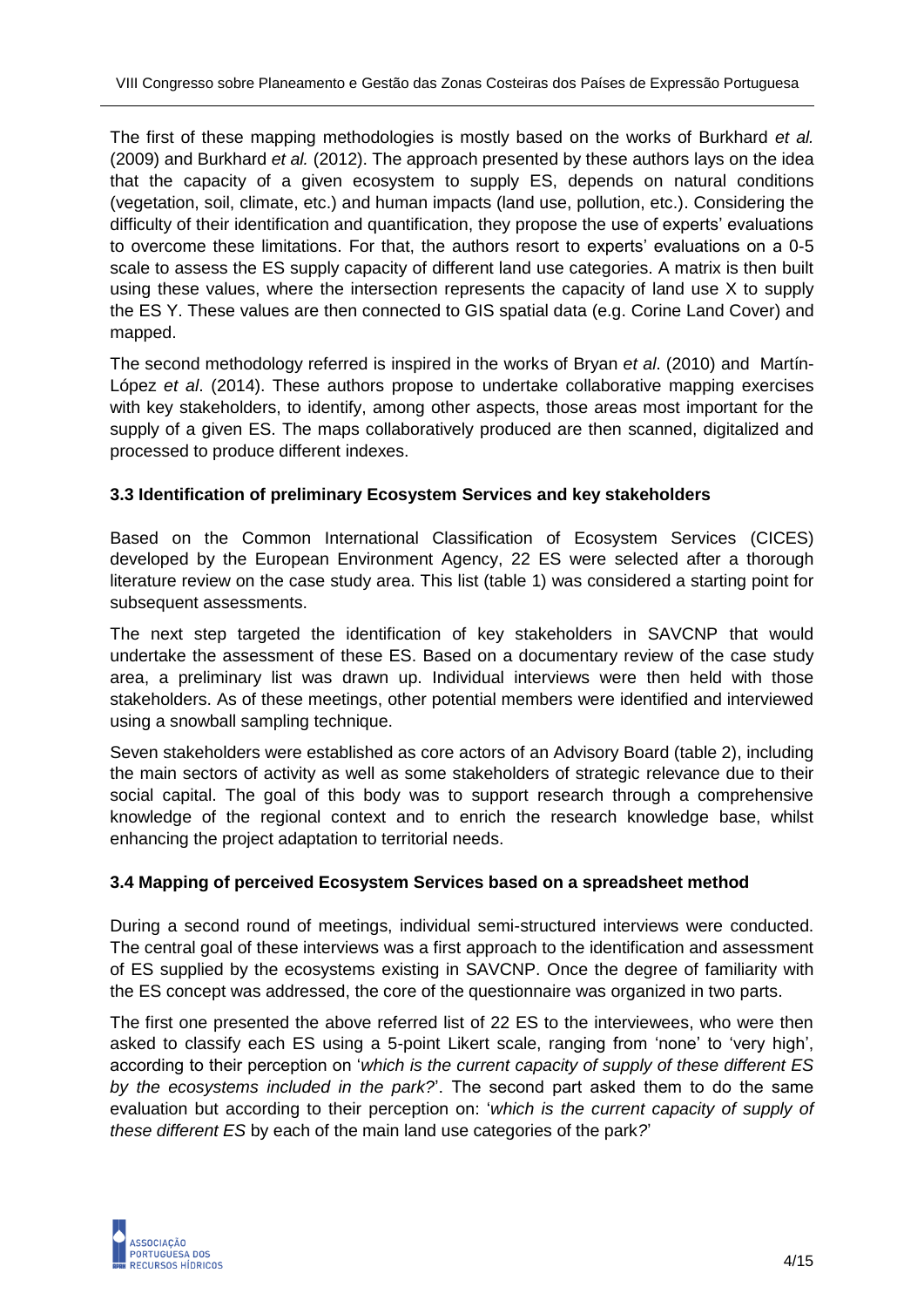| <b>PROVISIONING</b>                                              | REGULATING                                                                                              | <b>CULTURAL</b>                              |
|------------------------------------------------------------------|---------------------------------------------------------------------------------------------------------|----------------------------------------------|
| Agriculture and livestock                                        | Assimilation and<br>degradation of<br>waste and toxics (in soil, water,<br>atmosphere) by the ecosystem | Recreation and tourism                       |
| Gathering                                                        | Erosion prevention, and soil and<br>coastal stabilization                                               | Scientific<br>and<br>environmental education |
| Fishing, hunting, shell fishing<br>and aquaculture               | Water supply and flow regulation                                                                        | Cultural<br>heritage<br>and<br>traditions    |
| Fibres and other materials                                       | Pollination, seed dispersal                                                                             | Aesthetic                                    |
| Freshwater<br>for<br>domestic,<br>agricultural or industrial use | Provision of habitats for nursery and<br>reproduction                                                   | Existence                                    |
| Wood fuel or plants/algae for<br>energy use                      | Formation and maintenance of soil<br>fertility                                                          |                                              |
| Renewable<br>abiotic<br>energy<br>sources                        | Water quality regulation                                                                                |                                              |
| <b>Minerals</b>                                                  | Global climate regulation by reducing<br>GHG                                                            |                                              |
|                                                                  | Micro and regional climate regulation                                                                   |                                              |

Table 1 - List of the 22 Ecosystem services considered in the research

#### Table 2 - Members of the Advisory Board

Southwest Alentejo and Vicentine Coast Natural Park (SAVCNP) administration

Associação Rota Vicentina – a non-profit association promoting a nature tourism model of development in the region

Associação Armadores Pesca Artesanal Costa Vicentina – the association of regional fishermen and shell-fishermen

Liga para a Protecção da Natureza – an environmental NGO

Administração da Região Hidrográfica Alentejo (ARH) - the river basin district administration in Alentejo region

Associação Benificiários do Mira – the regional farmers association

Environmental consultant and local activist

As supporting material to this questionnaire, panels of ES (table 1) and land use categories (table 3) were provided. To facilitate their identification and understanding, definitions and some examples and illustrative pictures were included.

The data obtained through these interviews was analysed using descriptive statistics. The average values given to the different ES and land use categories were used to build a matrix that was subsequently associated to a CLC shapefile and mapped. The results of this first mapping methodology are explained in section 4.

#### **3.5 Collaborative mapping of Ecosystem Services**

The implementation of the second mapping methodology was based on a workshop with twelve participants, including nine representatives of the AB institutions, two representatives of Odemira municipality, and one of Polis Litoral Sudoeste, a regional development program based on the Alentejo and Vicentine coasts. Through this workshop, we intended to launch

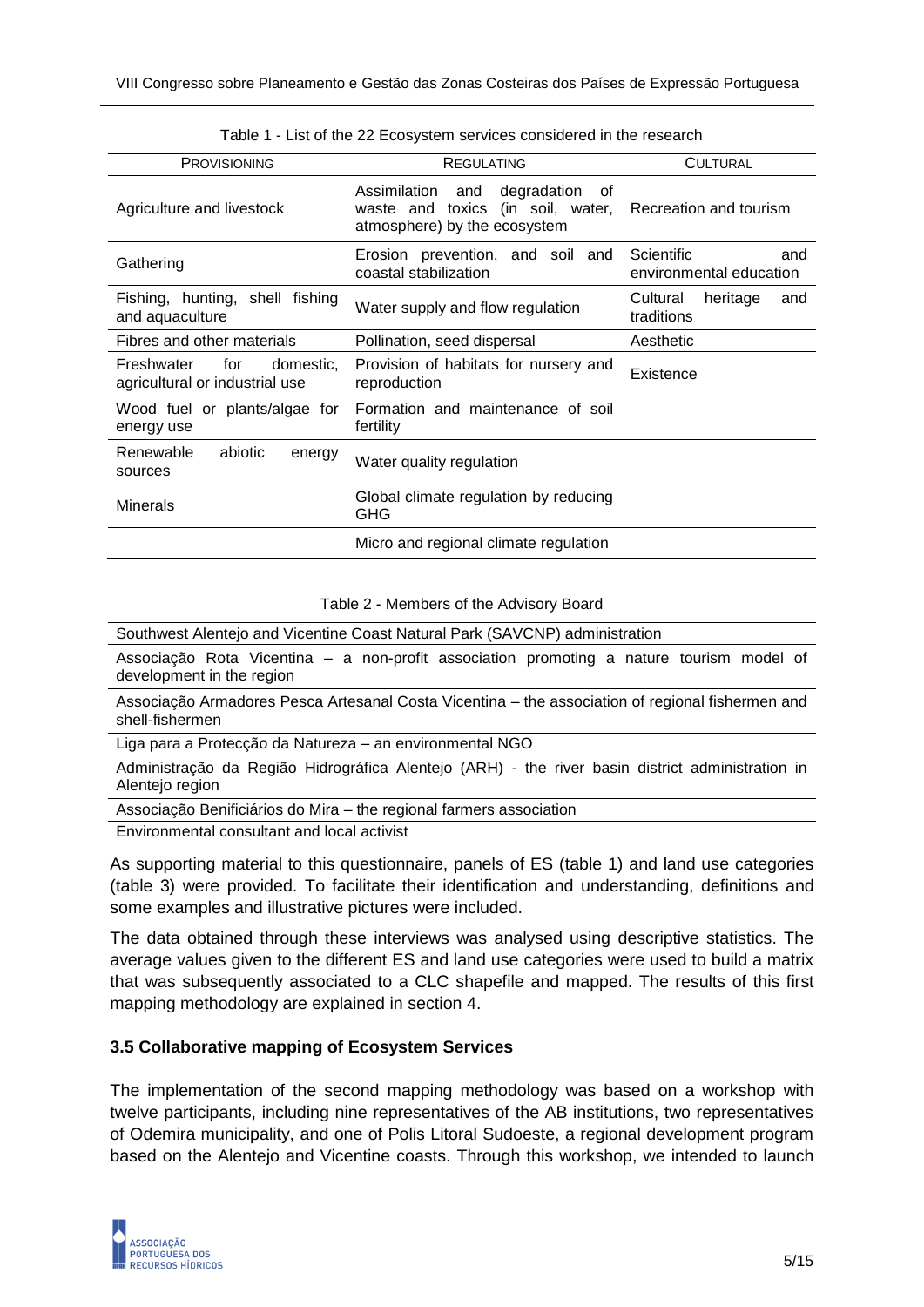discussion, to gain insight on the spatial distribution of key ES and to build consensus over the regional supply of ES. Following a presentation of the results obtained through the individual interviews explained in the section 3.4, participants were asked to choose the three most relevant ES in the park from the list of 22 ES.

Table 3 - Categories included in the panel based on Corine Land Cover (CLC) legend level 3

| Artificial surfaces                             |
|-------------------------------------------------|
| Non-irrigated arable lands                      |
| Permanently irrigated lands                     |
| Pastures                                        |
| Heterogeneous agricultural areas                |
| <b>Forests</b>                                  |
| Scrub and/or herbaceous vegetation associations |
| Open spaces with little or no vegetation        |
| Inland waters and wetlands                      |
| Marine waters                                   |

Whereas the first method (section 3.4), facilitated the construction of a matrix based on average values for each land use category resulting from the individual interviews, with this exercise we pursued further disaggregation through collective discussion.

In this exercise, participants worked in two groups, each of whom was given a list of five ES of the top ten ranked ES, marker pens and five blank maps of the park. As supporting information, they counted on topographic and land use maps, and definitions of all ES. We asked them to use one blank map for each ES assigned, and to draw the areas where the provision of that ES was richer. These areas were called ES hotspots, understood as "areas which provide large proportions of a particular service" (Egoh *et al*., 2008: 136). When possible, participants were to specify some illustrative examples for each polygon drawn. Additionally, each group filled a table indicating the trends experienced by the ES mapped in the last decades and the underlying causes.

In the afternoon session, the maps were all hung on a wall. A representative of each group explained the contents, whereas the other participants commented and completed the information when necessary. The trends and drivers of change, collected during the break, were also presented to the group and discussed. In subsequent stages, the collaborative maps produced during the workshop, were scanned, geo-referenced and digitized.

### **4. RESULTS**

The several steps of this research provided very relevant data to characterize and to map the overall capacity of this coastal area to supply ES. When looking at the average rating of ES by type, the cultural services are the most highly rated by the AB members followed by regulating services, the provisioning services coming last. A ranking of the average value given to each ES (table 4), shows 'Recreation' and 'Aesthetic' ES, both cultural services linked to tourism, as the two most relevant ES supplied by the park area, followed by 'Agriculture and livestock', 'Pollination, seed dispersal' and 'Fishing, hunting, shell fishing and aquaculture'. These results reflect the main activities existing within the park. On the bottom of this list are mostly provisioning services, such as 'Wood fuel or plants/algae for energy use' and 'Minerals'.

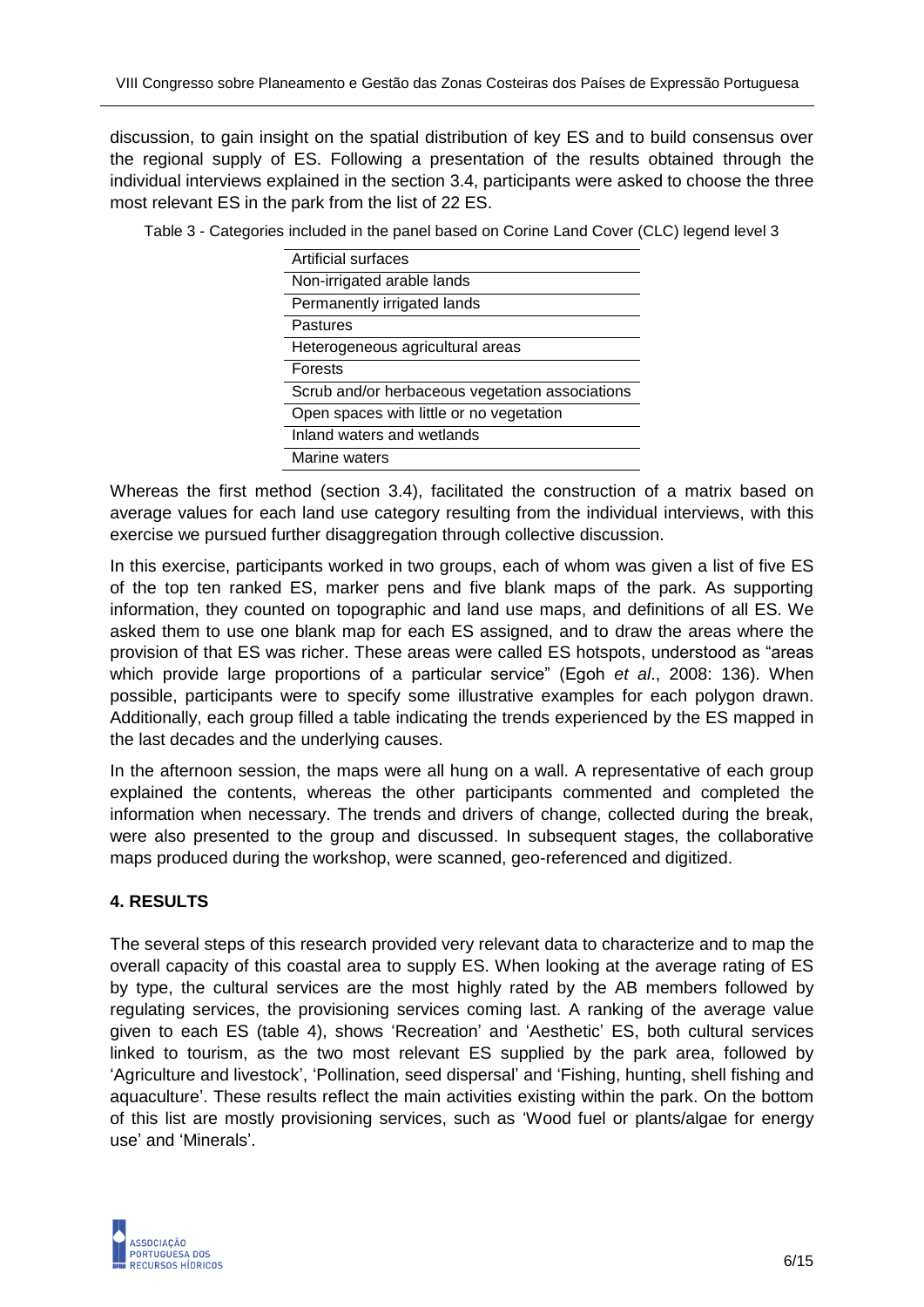| #              | <b>RANKING OF ES CAPACITY IN THE STUDY AREA</b>                                                   | <b>TYPE</b><br>OF ES* | <b>AVRG</b> | <b>STD</b><br><b>DESV</b> |  |  |
|----------------|---------------------------------------------------------------------------------------------------|-----------------------|-------------|---------------------------|--|--|
| 1              | Recreation and tourism                                                                            | C                     | 4,00        | 0,76                      |  |  |
| $\overline{c}$ | Aesthetic                                                                                         | C                     | 4,00        | 0,00                      |  |  |
| 3              | Agriculture and livestock                                                                         | P                     | 3,67        | 0,52                      |  |  |
| 4              | Pollination, seed dispersal                                                                       | R                     | 3,60        | 0,55                      |  |  |
| 5              | Fishing, hunting, shell fishing and aquaculture                                                   | P                     | 3,29        | 0,76                      |  |  |
| 6              | Existence                                                                                         | C                     | 3,29        | 1,11                      |  |  |
| 7              | Provision of habitats for nursery and reproduction                                                | R                     | 3,17        | 0,98                      |  |  |
| 8              | Freshwater for domestic, agricultural or industrial use                                           | P                     | 3,00        | 1,15                      |  |  |
| 9              | Scientific and environmental education                                                            | C                     | 3,00        | 1,21                      |  |  |
| 10             | Cultural heritage and traditions                                                                  | C                     | 3,00        | 0,76                      |  |  |
| 11             | Water supply and flow regulation                                                                  | R                     | 2,83        | 0,98                      |  |  |
| 12             | Global climate regulation by reduction of greenhouse gas<br>concentrations                        | R                     | 2,57        | 1,27                      |  |  |
| 13             | Gathering                                                                                         | P                     | 2,43        | 0,53                      |  |  |
| 14             | Erosion prevention, and soil and coastal stabilization                                            | R                     | 2,43        | 1,27                      |  |  |
| 15             | Micro and regional climate regulation                                                             | R                     | 2,43        | 1,40                      |  |  |
| 16             | Assimilation and degradation of waste and toxics (in soil,<br>water, atmosphere) by the ecosystem | R                     | 2,29        | 0,95                      |  |  |
| 17             | Formation and maintenance of soil fertility                                                       | R                     | 2,17        | 0,75                      |  |  |
| 18             | Fibres and other materials                                                                        | P                     | 2,14        | 0,90                      |  |  |
| 19             | Wood fuel or plants/algae for energy use                                                          | P                     | 2,00        | 0,71                      |  |  |
| 20             | Minerals                                                                                          | P                     | 2,00        | 1,26                      |  |  |
| 21             | Water quality regulation                                                                          | R                     | 2,00        | 1,00                      |  |  |
| 22             | Renewable abiotic energy sources                                                                  | P                     | 1,00        | 0,00                      |  |  |

Table 4 - AB ranking of ES capacity in SAVCNP

\* C – Cultural ES; P – Provisioning ES; R – Regulating ES.

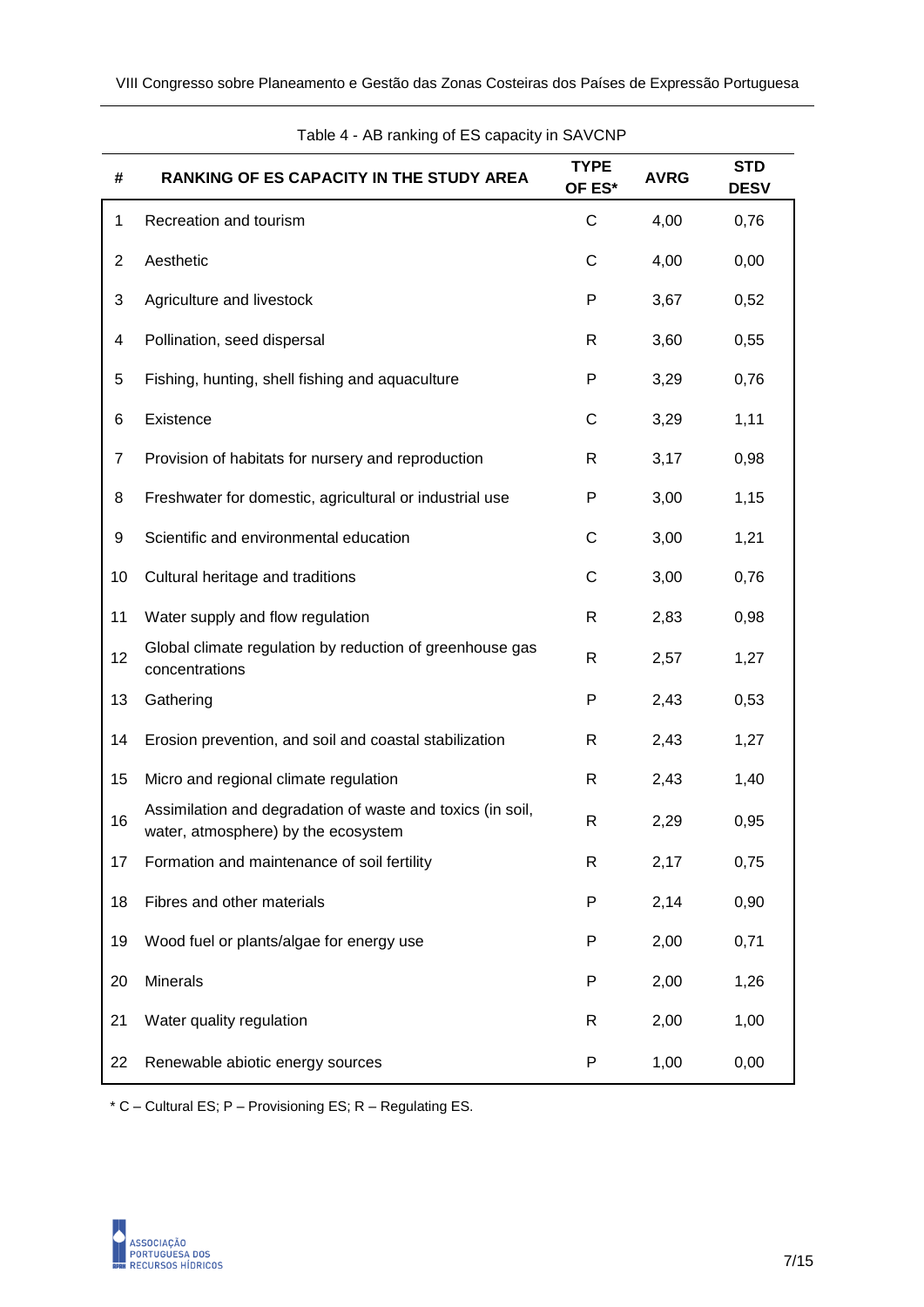Another interesting result is the degree of concordance between different stakeholders when rating the same ES, indicated in table 4 by the standard deviation values. High concordance levels are thus identified in ES such as 'Minerals', 'Aesthetic', 'Agriculture and livestock', whereas significant divergence characterizes in others such as 'Erosion prevention, and soil and coastal stabilization', 'Micro and regional climate regulation' and 'Global climate regulation by reduction of greenhouse gas concentrations'. These results may reflect a greater difficulty of stakeholders to understand regulating ES, when compared to provisioning or cultural services. These divergences also highlight the subjectivity of these methods – based on the perceptions of stakeholders with different backgrounds, activities and interests, these approaches imply significant levels of bias.

The rating of ES was also represented in relation to land cover categories existing in the park. The results in figure 2 show that 'Marine waters' are considered as the top supplier of ES, closely followed by 'Inland water and wetlands' and 'Forests'. The 'Marine waters' category was also pointed out as having potential for the provision of a considerably wider range of services currently unexplored in this area (e.g. renewable energy sources).



Figure 2 - Average rating of ES by land cover type

These preliminary results allowed us to develop a mapping of perceived ES based on a spreadsheet method. Three examples of the resulting maps are shown in figure 3, where these can be compared with the corresponding maps produced during the collaborative mapping exercise.

There seems to be a certain overlap in the results provided by both methodologies. Still, they produced different levels of information and detail. The maps resulting from the spreadsheet method facilitate the identification of differences between land cover categories whilst covering the total case study area. Its main gap is a certain level of generalization, as at CLC Level 3, this method is not sensitive to the diversity of subclasses and differences of land use intensity within a category. As for the collaborative mapping method, this focuses on the "hotspots" of ES supply, overcoming the generalization by land cover category provided by the previous methodology. It also supplies more detailed information on the specific characteristic of a given ES and its spatial distribution, yet it excludes areas that despite having a low capacity to supply ES, do contribute to the regional overall capacity.

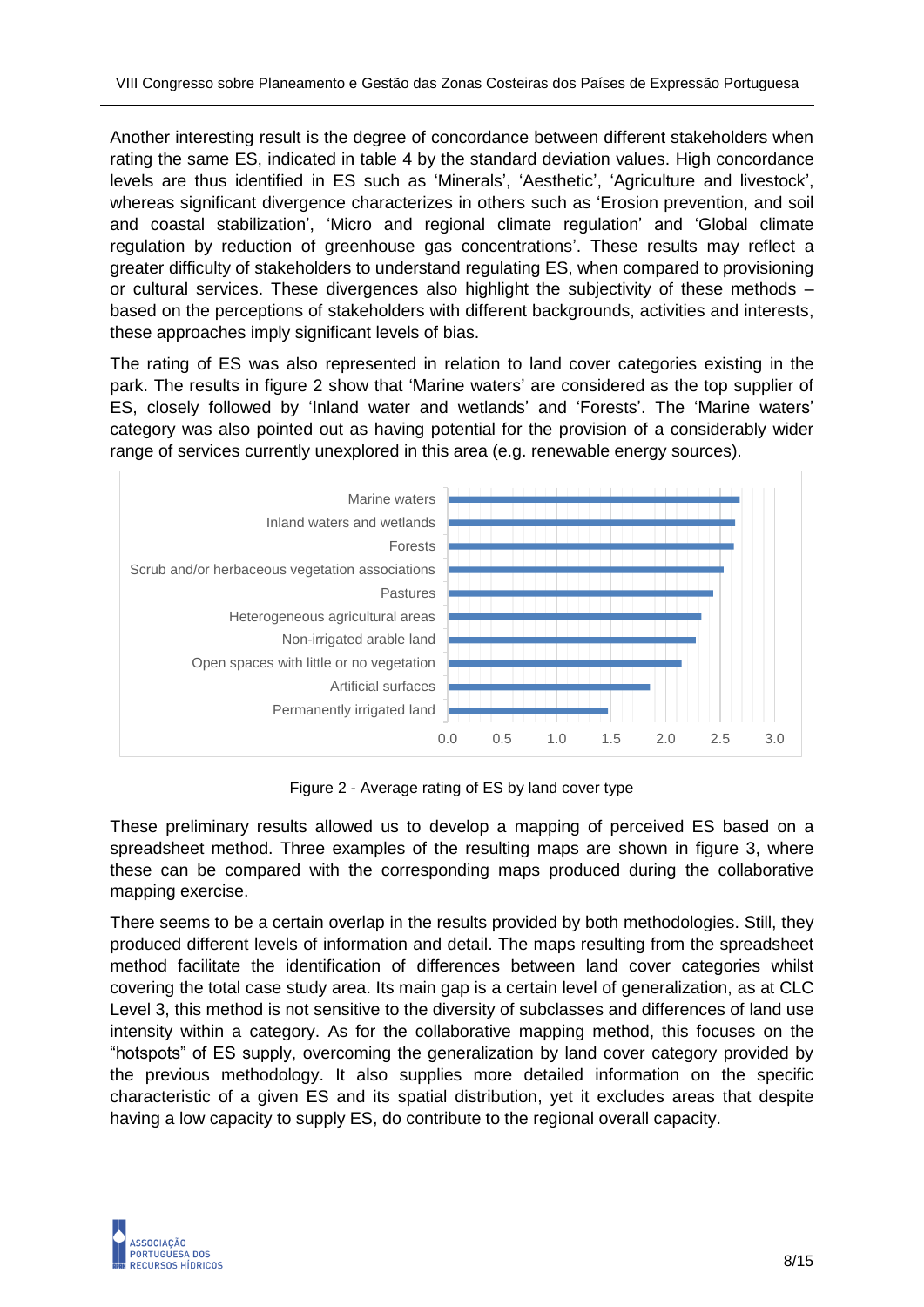



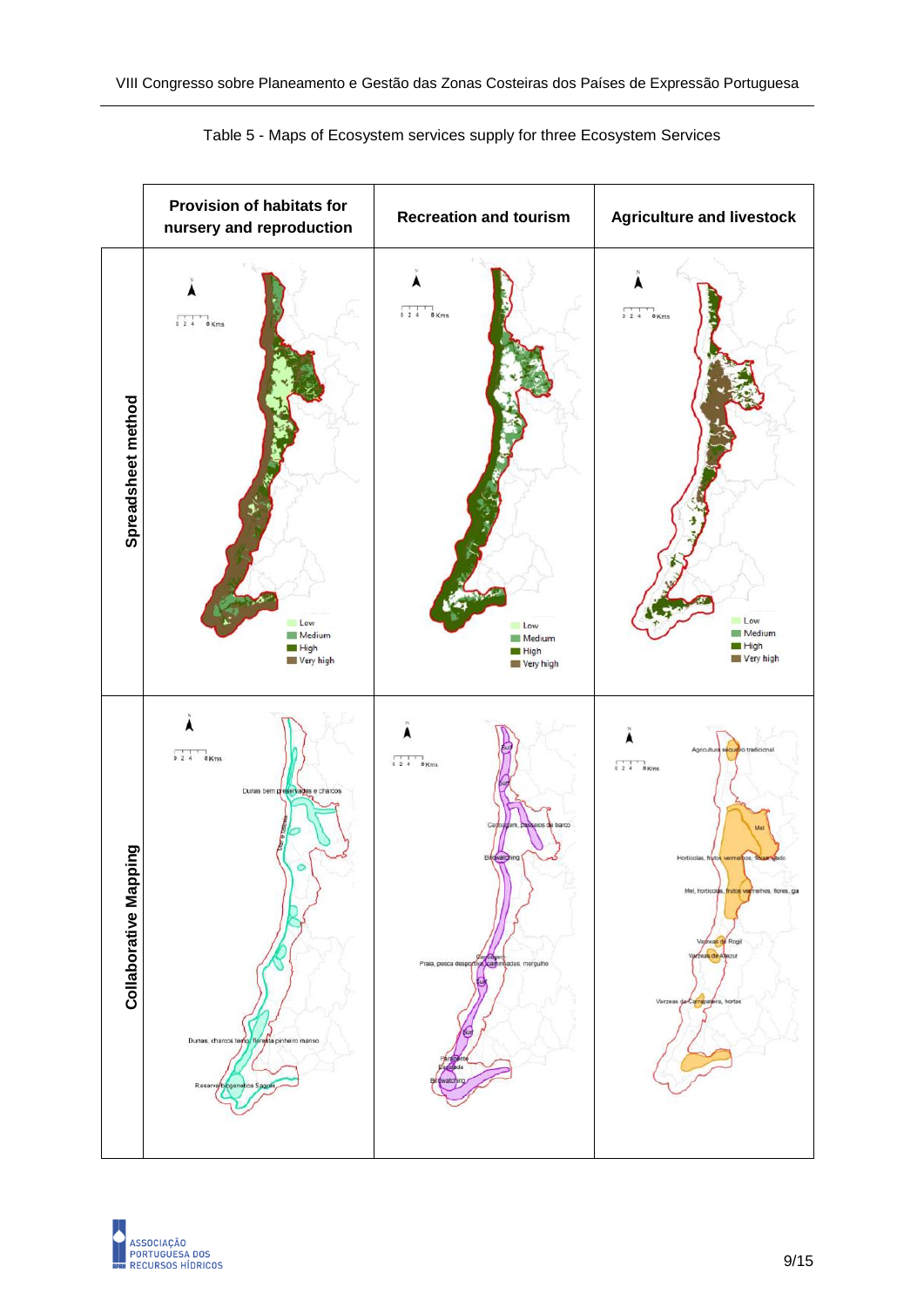The three maps in figure 3 show the capacity of the park's area to supply 'Provision of habitats for nursery and reproduction' (a regulating service), 'Recreation and tourism' (a cultural service) and 'Agriculture and livestock' (a provisioning service). A closer look at the maps for the 'Provision of habitats for nursery and reproduction' show, in the case of the spreadsheet method, that the whole region provides this service, whereas the collaborative mapping identifies the areas where specific habitats for this service have been identified.

The maps for 'Recreation and tourism' are consistent in highlighting the relevance of the coastline and the sea. The representations of 'Agriculture and livestock' are those presenting fewer differences. This can be explained by the use of the same proxy indicator (crop areas) in both methods.

#### **5. DISCUSSION AND CONCLUSION**

In the previous sections, two methodologies for the mapping of Ecosystem Services supplied by the case study area were tested and compared. We found some advantages and disadvantages in both methodologies that are summarized in Table 5.

The methodology based on a spreadsheet correlating ES and land use categories, proposed by Burkhard *et al.* (2009), showed some limitations that had already been acknowledged by Burkhard and colleagues and pointed out by other scientists. First, this approach is based on Corine Land Cover level 3, characterized by a low level of spatial definition. Indeed, the use of land use as a proxy for ES supply has been criticized for its lack of accuracy (Biest *et al*., 2015). On the contrary, this method has the advantage of providing an easy and quick mapping of large areas. Additionally, land use is an essential element of spatial planning, thus the introduction of land use in ES assessment potentially fosters the integration of ES into landscape management (Palomo *et al*., 2014).

Second, evaluations by stakeholders are subjective, being influenced by personal profiles (Burkhard *et al.*, 2009). Martínez-Harms and Balvanera (2012) add to the subjectivity of experts-based methodologies, the disadvantage of not supplying quantitative data. On a positive note, expert-based methods can provide a quick assessment (Martínez-Harms and Balvanera, 2012). In the context of our research, the use of perceptions allowed us to explore simultaneously a very comprehensive set of ES, whilst potentially promoting social learning through the engagement of stakeholders. In any case, as recommended by Burkhard *et al.* (2009), this methodology is to be understood as research hypotheses that need to be proved, contrasted against and complemented with monitoring data, models, statistics, etc.

Turning to the collaborative mapping methodology, it shares the advantages and disadvantages referred for the expert-based approaches. Despite the deficient spatial accuracy of the maps produced during the collaborative mapping exercise, this proved extremely helpful to obtain a large amount of contextualized information on key ES in the area, their trends and threats. Much of this information was possible through the interaction of participants with different areas of expertise. Participatory mapping has been reported as being useful to raise awareness, whilst enhancing empowerment and the introduction of local knowledge in management decision-making (Palomo *et al*., 2014). Moreover, stakeholders'

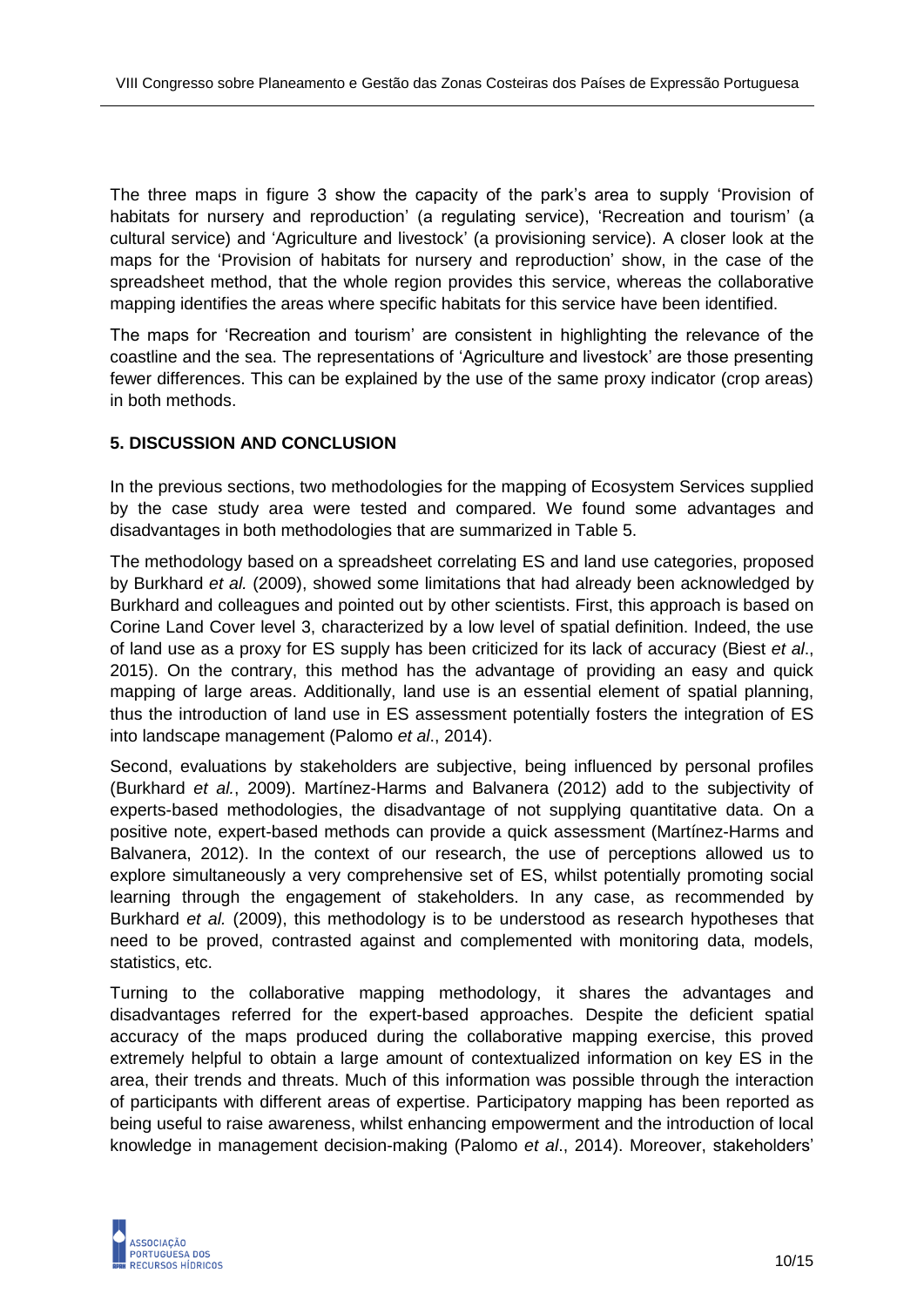engagement facilitates the introduction of perceptions that result from a regular interaction with the territory, as well as insights on the human-environment relationship (García-Nieto *et al.*, 2014). Last and very importantly, the involvement of local stakeholders is considered as a strategy to reduce conflict.

|                              | <b>Advantages</b>                                                                                                                                                            | <b>Disadvantages</b>                                                                                                                    |
|------------------------------|------------------------------------------------------------------------------------------------------------------------------------------------------------------------------|-----------------------------------------------------------------------------------------------------------------------------------------|
| <b>Spreadsheet method</b>    | Fast to execute<br>$\bullet$<br>Easily replicable<br>User friendly<br>$\bullet$                                                                                              | Relies on the availability of<br>$\bullet$<br>land cover data<br>Poor detail at the local level<br>$\bullet$<br>Subjective<br>$\bullet$ |
| <b>Collaborative mapping</b> | Provides<br>detailed<br>more<br>$\bullet$<br>information on the ES<br>Data is more updated<br>$\bullet$<br>stakeholders<br>Increases<br>$\bullet$<br>knowledge and awareness | Time consuming<br>$\bullet$<br>Costly<br>$\bullet$<br>Subjective<br>٠                                                                   |

Table 5 – Summary of the advantages and disadvantages of both methods.

Concluding the previous paragraphs, despite a great potential in both methodologies presented, none of them should be used alone. This is particularly relevant considering that the two approaches are based on social perceptions. Instead, we propose to use them complementarily. The results of their implementation to the case study area reflects the value of its complementarity – whereas the spreadsheet approach provided a quick spatial representation of ES supply associated to the main land cover typologies covering the park area, the collaborative mapping exercise brought additional data on spots of special value for the provision of ES, their trends and threats affecting them. This combination of approaches appears as a potential strategy to overcome an important limitation of methods based on land cover data (e.g. CLC) when used in coastal areas. This regards the detail provided for land cover categories, which is considerably more developed for inland than for coastal classes. Consequently, collaborative mapping can bring additional data to classes insufficiently detailed in CLC.

The methodologies introduced in this paper show some additional advantages for their use in the planning and management of protected coastal and marine areas. It is important to highlight that these figures are more recent than inland protected areas, and that less data and experience is available for their planning and management. The ES supplied by coastal and marine ecosystems have not yet been much explored, and yet the use of approaches based on ES assessment, can become useful tools in support of their preservation by highlighting the value of these habitats as producers of very rich ES. This richness was reflected by stakeholders' views in the exercise based on the spreadsheet method, where the class 'Marine waters' obtained the greatest average valuation. Similarly, the coastal line was considered a hotspot in two of the three collaborative maps represented in Figure 3.

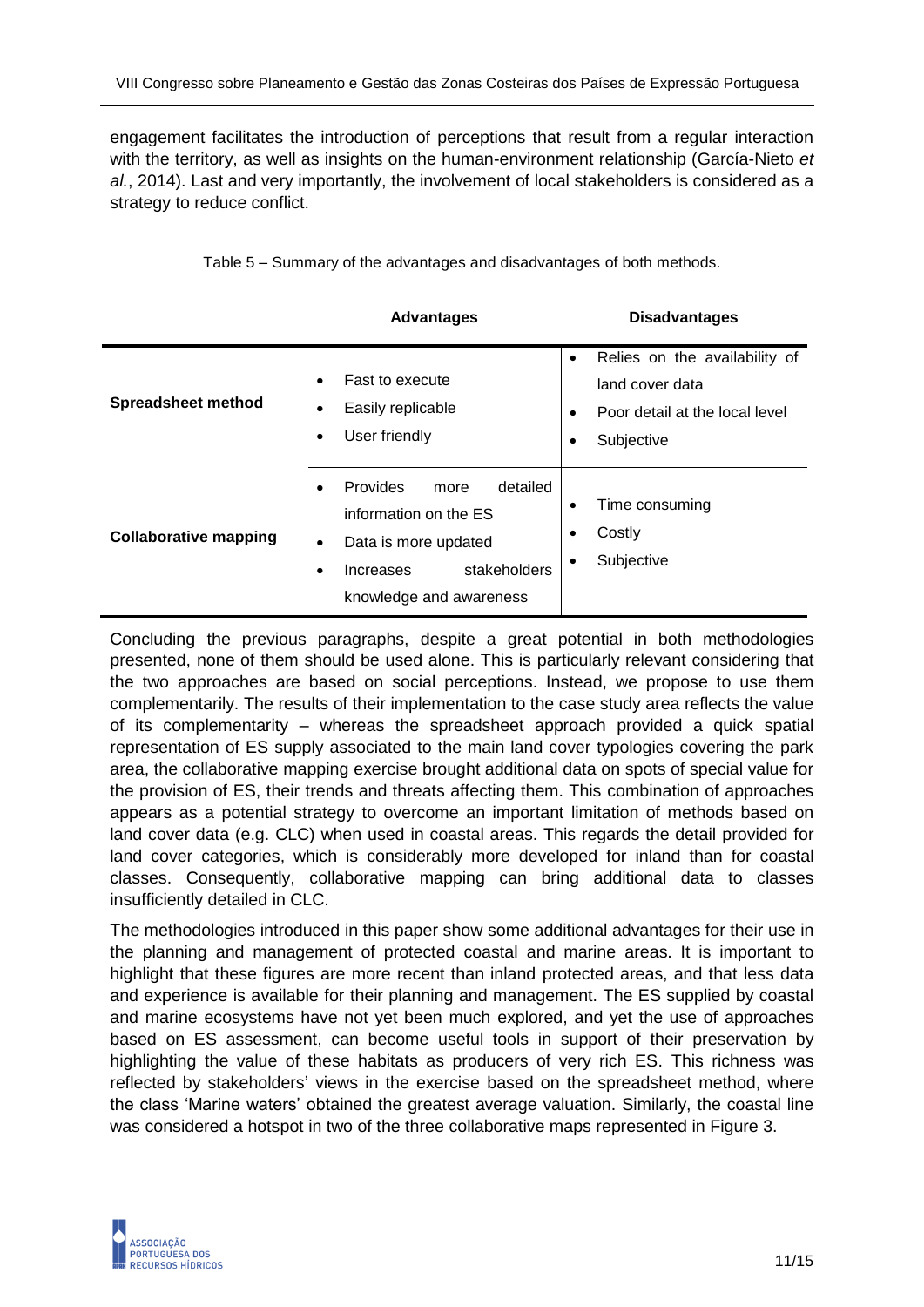As a concluding remark, the use of the methodologies presented in this paper can become a very valuable tool to support decision making, planning and management in coastal and marine protected areas. But as above referred, participatory methodologies have important weaknesses, such as the subjectivity and the qualitative nature of data produced. For this reason, it will be important to complement participatory with more objective and scientific data, such as biophysical and socioeconomic indicators.

#### **ACKNOWLEDGEMENTS**

The authors would like to thank the members of the Advisory Board, for their time, generous dedication and expertise. This research is part of the project OpenNESS – Operationalisation of natural capital and ecosystem services, funded by the European Union's Seventh Programme for research (grant agreement no. 308428). CENSE is financed through the Strategic Project UID/AMB/040085/2013 from the Fundação para a Ciência e Tecnologia, Portugal.

#### **REFERENCES**

Barber, Charles Victor, Melissa M Boness, and Kenton Miller. 2004. *Securing Protected Areas in the Face of Global Change: Issues and Strategies*. World Commission on Protected Areas, IUCN--the World Conservation Union.

Biest, K Van Der, D Vrebos, J Staes, A Boerema, M B Bodí, E Fransen, and P Meire. 2015. "Evaluation of the Accuracy of Land-Use Based Ecosystem Service Assessments for Different Thematic Resolutions" 156.

Bryan, Brett a., Christopher M. Raymond, Neville D. Crossman, and Darla Hatton Macdonald. 2010. "Targeting the Management of Ecosystem Services Based on Social Values: Where, What, and How?" *Landscape and Urban Planning* 97 (2). Elsevier B.V.: 111– 22. doi:10.1016/j.landurbplan.2010.05.002.

Burkhard, Benjamin, Franziska Kroll, Felix Müller, and Wilhelm Windhorst. 2009. "Landscapes' Capacities to Provide Ecosystem Services - A Concept for Land-Cover Based Assessments." *Landscape Online* 15 (1): 1–22. doi:10.3097/LO.200915.

Burkhard, Benjamin, Franziska Kroll, Stoyan Nedkov, and Felix Müller. 2012. "Mapping Ecosystem Service Supply, Demand and Budgets." *Ecological Indicators* 21. Elsevier Ltd: 17–29. doi:10.1016/j.ecolind.2011.06.019.

Dick, Jan, Joachim Maes, Rognvald I. Smith, Maria Luisa Paracchini, and Grazia Zulian. 2014. "Cross-Scale Analysis of Ecosystem Services Identified and Assessed at Local and European Level." *Ecological Indicators* 38. Elsevier Ltd: 20–30. doi:10.1016/j.ecolind.2013.10.023.

García-Llorente, Marina, Berta Martín-López, Irene Iniesta-Arandia, César a. López-Santiago, Pedro a. Aguilera, and Carlos Montes. 2012. "The Role of Multi-Functionality in Social Preferences toward Semi-Arid Rural Landscapes: An Ecosystem Service Approach." *Environmental Science and Policy* 19-20: 136–46. doi:10.1016/j.envsci.2012.01.006.

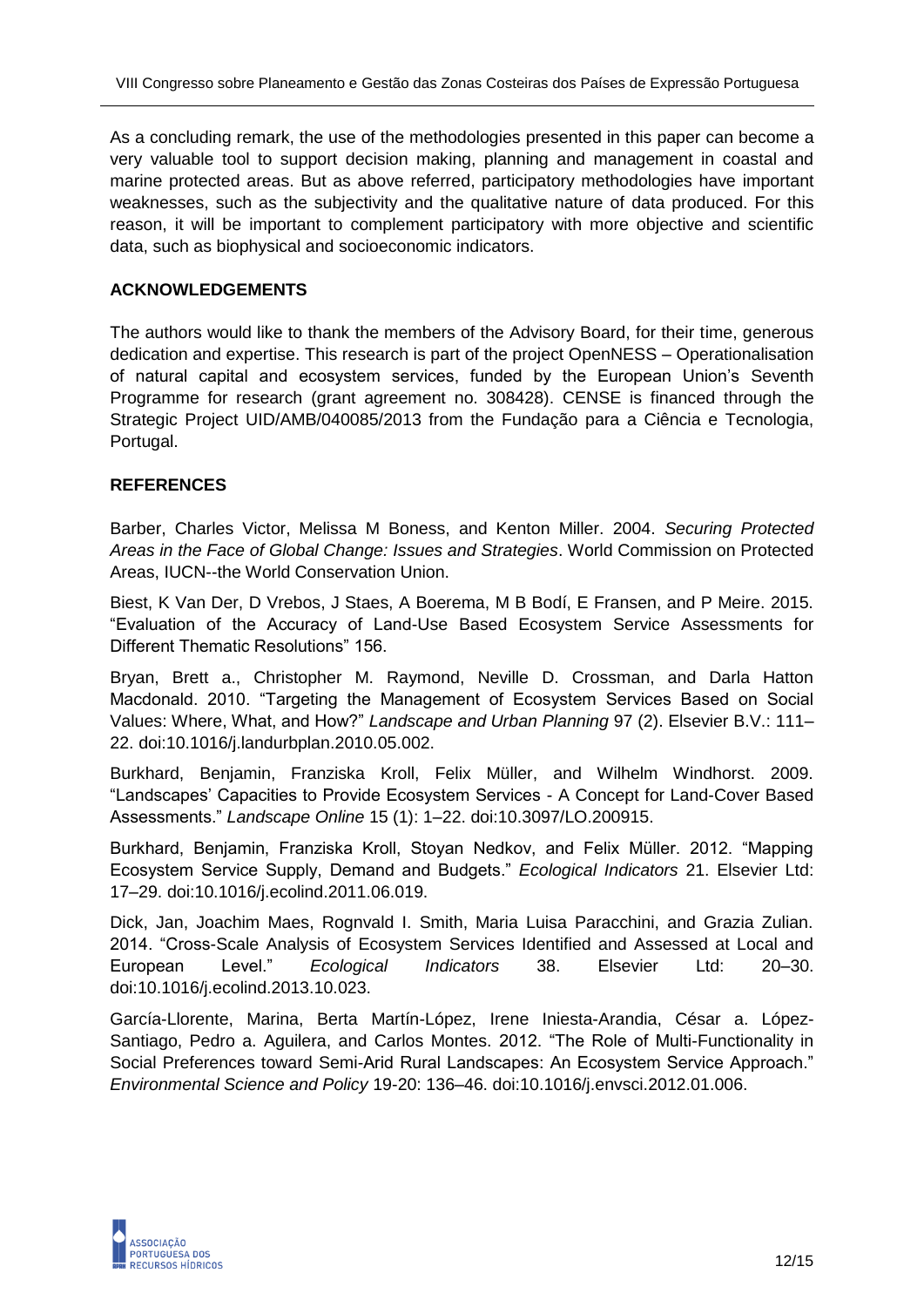García-Nieto, Ana P., Marina García-Llorente, Irene Iniesta-Arandia, and Berta Martín-López. 2013. "Mapping Forest Ecosystem Services: From Providing Units to Beneficiaries." *Ecosystem Services* 4. Elsevier: 126–38. doi:10.1016/j.ecoser.2013.03.003.

García-Nieto, Ana P., Cristina Quintas-Soriano, Marina García-Llorente, Ignacio Palomo, Carlos Montes, and Berta Martín-López. 2015. "Collaborative Mapping of Ecosystem Services: The Role of Stakeholders׳ Profiles." *Ecosystem Services* 13: 141–52. doi:10.1016/j.ecoser.2014.11.006.

Groot, Rudolf S De, Matthew a Wilson, and Roelof M J Boumans. 2002. "A TYPOLOGY FOR THE CLASSIFICATION , DESCRIPTION AND VALUATION OF ECOSYSTEM FUNCTIONS , GOODS AND SERVICES Figure 1 : Framework for Integrated Assessment and Valuation of Ecosystem Functions , Goods and Services" 41 (May): 1–20.

Guevara, Sergio, and Javier Laborde. 2008. "The Landscape Approach : Designing New Reserves for Protection of Biological and Cultural Diversity in Latin America," 251–62.

Hauck, Jennifer, Christoph Görg, Riku Varjopuro, Outi Ratamäki, and Kurt Jax. 2013. "Benefits and Limitations of the Ecosystem Services Concept in Environmental Policy and Decision Making: Some Stakeholder Perspectives." *Environmental Science and Policy* 25: 13–21. doi:10.1016/j.envsci.2012.08.001.

Martínez-Harms, María José, and Patricia Balvanera. 2012. "Methods for Mapping Ecosystem Service Supply: A Review." *International Journal of Biodiversity Science, Ecosystem Services & Management* 8 (1-2): 17–25. doi:10.1080/21513732.2012.663792.

Marull, Joan, Joan Pino, Enric Tello, and María José Cordobilla. 2010. "Social Metabolism, Landscape Change and Land-Use Planning in the Barcelona Metropolitan Region." *Land Use Policy* 27 (2): 497–510. doi:10.1016/j.landusepol.2009.07.004.

Millennium Ecosystem Assessment. 2005. "Ecosystems and Human Well-Being." Washington, DC: Island Press.

Palomo, Ignacio, Berta Martín-López, Paloma Alcorlo, and Carlos Montes. 2014. "Limitations of Protected Areas Zoning in Mediterranean Cultural Landscapes Under the Ecosystem Services Approach." *Ecosystems*, 1202–15. doi:10.1007/s10021-014-9788-y.

Palomo, Ignacio, Berta Martín-López, Marion Potschin, Roy Haines-Young, and Carlos Montes. 2013. "National Parks, Buffer Zones and Surrounding Lands: Mapping Ecosystem Service Flows." *Ecosystem Services* 4: 104–16. doi:10.1016/j.ecoser.2012.09.001.

Palomo, Ignacio, Berta Martín-López, Pedro Zorrilla-Miras, David García Del Amo, and Carlos Montes. 2014. "Deliberative Mapping of Ecosystem Services within and around Doñana National Park (SW Spain) in Relation to Land Use Change." *Regional Environmental Change* 14 (1): 237–51. doi:10.1007/s10113-013-0488-5.

Rodríguez-Rodríguez, David. 2012. "Integrated Networks. A Territorial Planning Proposal for Biodiversity Conservation in Urban, Densely Populated Regions. The Case of the Autonomous Region of Madrid, Spain." *Journal of Environmental Planning and Management* 55 (5): 667–83. doi:10.1080/09640568.2011.620391.

Toledo, Víctor. 2005. "Repensar La Conservación : ¿áreas Naturales Protegidas O Estrategia Bioregional?" *Gaceta Ecológica* 77: 67–83.